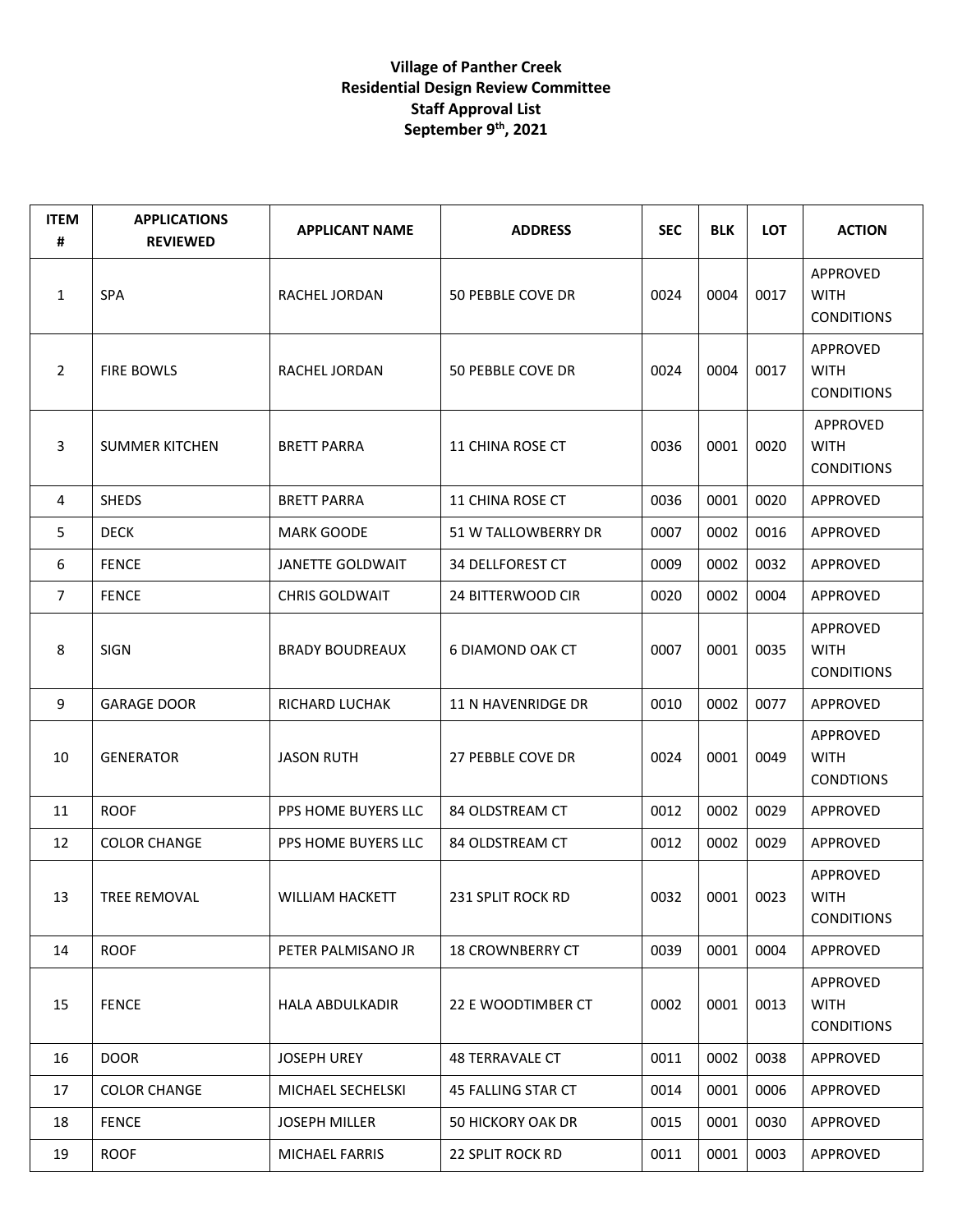## **Village of Panther Creek Residential Design Review Committee Staff Approval List September 9 th, 2021**

| 20 | <b>GENERATOR</b>      | LAURA KOCH              | 40 E WHITE WILLOW CIR      | 0003 | 0001 | 0069 | APPROVED<br><b>WITH</b><br><b>CONDITIONS</b> |
|----|-----------------------|-------------------------|----------------------------|------|------|------|----------------------------------------------|
| 21 | TREE REMOVAL          | <b>JAMES COUVILLION</b> | <b>10 BLANKETFLOWER CT</b> | 0036 | 0001 | 0012 | APPROVED<br><b>WITH</b><br><b>CONDTIONS</b>  |
| 22 | <b>FENCE</b>          | <b>BRUCE LIGHT</b>      | 50 PEBBLE HOLLOW CT        | 0032 | 0002 | 0068 | APPROVED                                     |
| 23 | <b>GENERATOR</b>      | <b>RONALD HILL</b>      | <b>10 GENTRY OAK CT</b>    | 0035 | 0002 | 0030 | APPROVED<br><b>WITH</b><br><b>CONDITIONS</b> |
| 24 | <b>GENERATOR</b>      | <b>TY VIGER</b>         | <b>34 S BUCK RIDGE</b>     | 0029 | 0003 | 0002 | APPROVED<br><b>WITH</b><br><b>CONDTIONS</b>  |
| 25 | <b>GENERATOR</b>      | <b>MICHAEL HOPKINS</b>  | 38 N HIGHLAND CT           | 0028 | 0003 | 0013 | APPROVED<br><b>WITH</b><br><b>CONDITIONS</b> |
| 26 | <b>DOOR</b>           | RICHARD JACOBS          | <b>20 WIND TRACE CT</b>    | 0018 | 0002 | 0029 | <b>APPROVED</b>                              |
| 27 | <b>ROOF</b>           | <b>NADINE FRENCH</b>    | 42 W TALLOWBERRY DR        | 0007 | 0001 | 0041 | APPROVED                                     |
| 28 | <b>SHUTTERS</b>       | <b>NADINE FRENCH</b>    | <b>42 W TALLOWBERRY DR</b> | 0007 | 0001 | 0041 | APPROVED                                     |
| 29 | <b>POOL</b>           | <b>RAPLPH ROSEN</b>     | <b>15 RUSTIC VIEW CT</b>   | 0029 | 0001 | 0014 | APPROVED<br><b>WITH</b><br><b>CONDITIONS</b> |
| 30 | <b>SUMMER KITCHEN</b> | <b>RAPLPH ROSEN</b>     | <b>15 RUSTIC VIEW CT</b>   | 0029 | 0001 | 0014 | APPROVED<br><b>WITH</b><br><b>CONDITIONS</b> |
| 31 | WINDOWS & DOORS       | <b>LYNN CARNEY</b>      | 69 INDIAN CLOVER DR        | 0011 | 0001 | 0025 | APPROVED                                     |
| 32 | TREE REMOVAL          | <b>BARBARA MCNAIR</b>   | 15 BITTERWOOD CIR          | 0020 | 0001 | 0004 | APPROVED                                     |
| 33 | <b>DRIVEWAY</b>       | LM LEGACY LLC           | 87 S WAVY OAK CIR          | 0007 | 0006 | 0017 | APPROVED                                     |
| 34 | <b>DRIVEWAY</b>       | <b>SARA LAWTON</b>      | 8 LEA OAK CT               | 0007 | 0008 | 0023 | APPROVED                                     |
| 35 | TREE REMOVAL          |                         | <b>6 MAGNOLIA POND</b>     | 0040 | 0001 | 0006 | APPROVED<br><b>WITH</b><br><b>CONDITIONS</b> |
| 36 | <b>TREE REMOVAL</b>   |                         | 139 MAGNOLIA POND          | 0040 | 0008 | 0139 | APPROVED                                     |
| 37 | <b>ROOF</b>           | <b>BENTLEY STROUD</b>   | 21 W TORCH PINE CIR        | 0005 | 0003 | 0015 | APPROVED                                     |